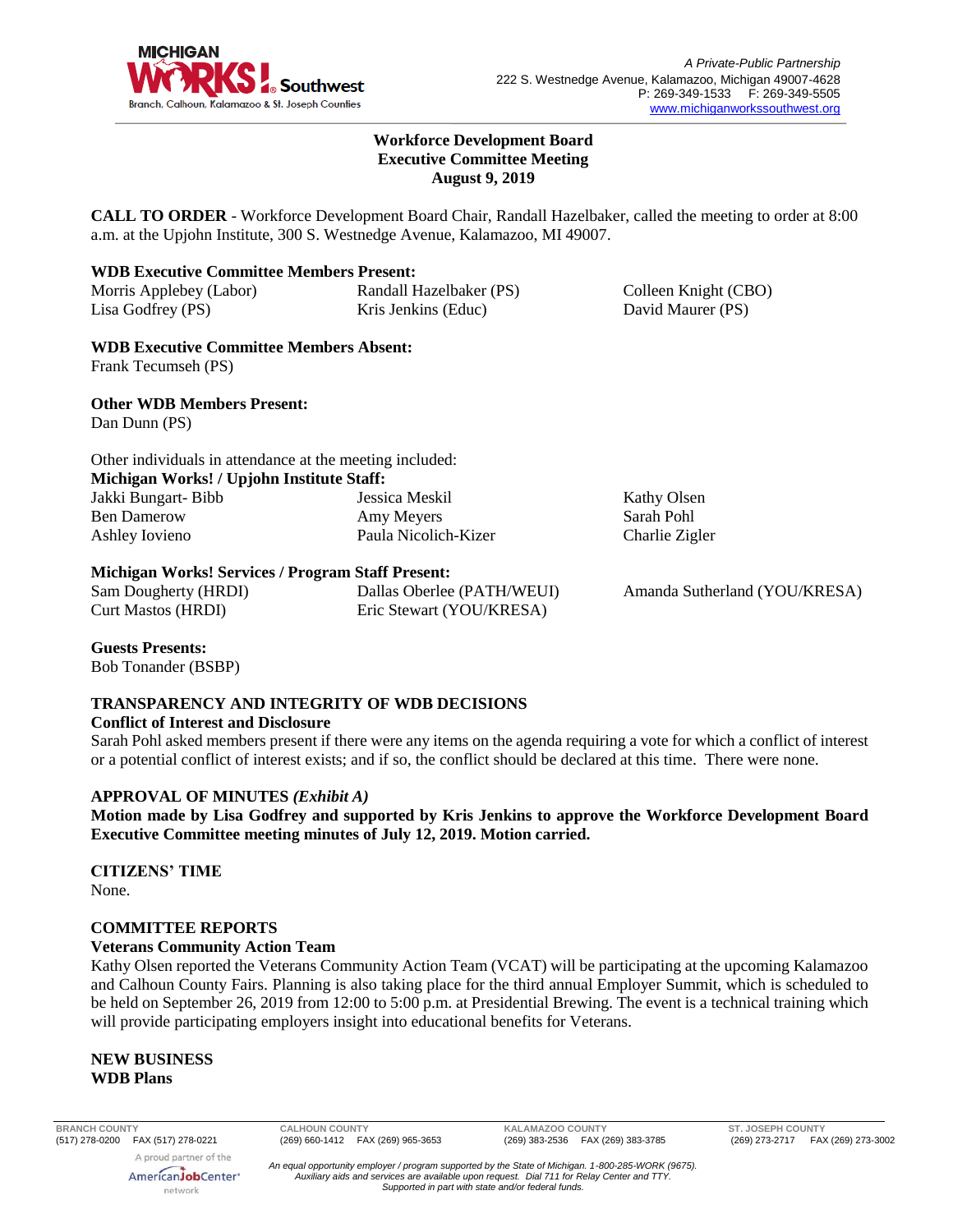**PY19 High Concentrations of WIOA Eligible Youth** *(Exhibit B)* – Amy Meyers requested board consideration and approval of the PY19 High Concentration of WIOA Eligible Youth Plan. Michigan Works! Southwest has again been allocated \$7,724, the same allocation received last year. The funding will be used to provide additional assistance to eligible youth in Calhoun and Kalamazoo Counties, where there are high concentrations of WIOA eligible youth. Eligibility requirements were outlined on the plan document provided in the agenda packet *(Exhibit B)*.

## **Motion made by Kris Jenkins and supported by David Maurer to approve the PY19 High Concentrations of WIOA Eligible Youth Plan. Motion carried.**

## **Subsequent Designation of Local Workforce Development Areas** *(Exhibit C)*

Amy Meyers requested board consideration and approval for the subsequent designation of the Michigan Works! Southwest four-county area of Branch, Calhoun, Kalamazoo and St. Joseph counties as a Michigan Works! area for Program Years 2019 through 2023. Local workforce development areas are designated for the purpose of implementing the WIOA and administering workforce development programs through the local Michigan Works! Agencies across the state.

The Governor must approve the request if, for the two program years preceding the subsequent designation determination, the designated area has performed successfully, sustained fiscal integrity and met requirements under the WIOA Section 106(c)(1). Definitions of each requirement were included in the plan document *(Exhibit C)*.

Hereinafter, subsequent designation will occur every four years, in alignment with submission of the State's Unified Plan and the Michigan Works! Southwest four-year Local and Regional Plans.

## **Motion made by Colleen Knight and supported by David Maurer to approve the Subsequent Designation of Local Workforce Development Areas for Michigan Works! Southwest. Motion carried.**

## **WDB Policy Revisions** *(Exhibit D1-D4)*

*WDB Policy 05 Rev 04 Supportive Services (SS) and Needs Related Payments (NRP) and WDB Policy 11 Rev 01 Freedom of Information Act (FOIA); Information Releases*

Kathy Olsen reported proposed updates to the local policies for Supportive Services (SS) and Needs Related Payments (NRP) and Freedom of Information Act (FOIA); Information Releases were included in the agenda packet, with a redlined version sent to Workforce Development Board members prior to the meeting. Changes to the WDB *Policy 05 Rev 04 Supportive Services (SS) and Needs Related Payments (NRP)* included updating references, adding language regarding eligibility, maximum payment allowed, required documentation for NRPs, updating allowable criteria in Attachment A and adding a column for "Other" on Attachment A. Changes to *WDB Policy 11 Rev 01 Freedom of Information Act (FOIA); Information Releases* included updating the background and scope sections, updating references, adding definitions, and removing procedures from the policy, which will be contained in a separate document to be updated as needed.

### **Motion made by Lisa Godfrey and supported by Kris Jenkins to approve the WDB Policy Revisions for WDB Policy 05 Rev 04 Supportive Services (SS) and Needs Related Payments (NRP) and WBD Policy 11 Rev 01 Freedom of Information Act (FOIA); Information Releases. Motion carried.**

**WDB Bylaw Revisions** *(Exhibit E)*– Sarah Pohl requested board consideration and approval for revisions to the Workforce Development Board Bylaws. In response to a recent review of the current bylaws for compliance with all federal requirements by the state, revisions have been made to the Workforce Development Board Bylaws to align with policy requirements. A proposed version of the bylaws was included in the agenda packet, with a redlined version sent to Workforce Development Board members prior to the meeting. Ms. Pohl stated changes included adding language stating the CEO will be notified of vacancies on the Workforce Development Board, language allowing members to have a designated alternate, language to address the use of technology in compliance with the Open Meetings Act to assist in facilitating meetings, and language to describe Workforce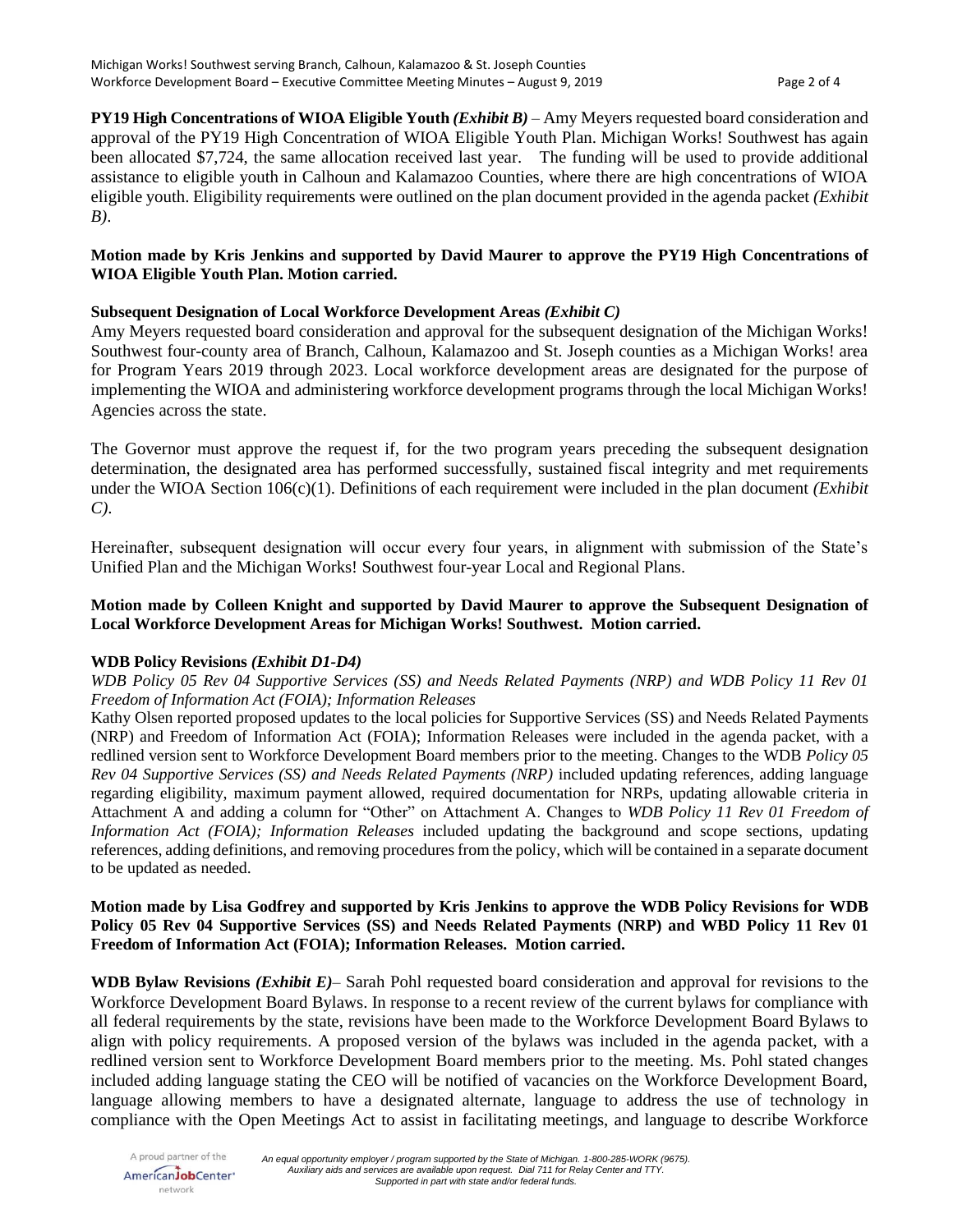Development Board member's commitment to supporting workforce development activities and acting as representatives of the Workforce Development Board within the community.

### **Motion made by David Maurer and supported by Morris Applebey to approve the revisions to the Workforce Development Board Bylaws. Motion carried.**

**WDB Renewals – Private Sector** *(Exhibit F)* **–** Sarah Pohl requested board consideration and approval for the renewal of all private sector appointments to the Workforce Development Board. A memo listing the names of individuals for the renewal appointments was included in the agenda packet *(Exhibit F)*. Ms. Pohl reported the renewal appointments are for a two-year term that will begin October 1, 2019 and end September 30, 2021. She noted that Chantal Paxton and Marcie Stowell were previously approved for the two-year term upon their appointments on June 14, 2019.

## **Motion made by Kris Jenkins and supported by Morris Applebey to approve the Workforce Development Board renewals for current Private Sector members for two-year terms that will begin October 1, 2019 and end September 30, 2021. Motion carried.**

#### **STAFF REPORTS**

**Business Services / Talent Fund /Labor Market Information (LMI)** *(Exhibit G)* – Ashley Iovieno introduced Jessica Meskil, Charlie Zigler and Paula Nicolich-Kizer. Ms. Iovieno stated Ms. Meskil has recently been hired as an Administrative Assistant and Mr. Zigler and Ms. Kizer as Business Services Coordinators in Calhoun and Kalamazoo Counties, respectively. Hiring for a third Business Services Coordinator for Branch and St. Joseph Counties is currently taking place.

Ms. Iovieno also reported close outs for the current year Going PRO Talent Fund grants are currently underway, as is prepping for outreach events for the next year's Talent Fund. A webinar detailing the upcoming year's Going PRO Talent Fund recently took place: however, many details have still not been confirmed, including the possible launch of an online application submission program. A flyer detailing Going PRO Talent Fund information sessions, including dates and locations, was distributed to members.

Ms. Iovieno informed members a statewide announcement was released awarding \$200,000 in MICA grant funding to Michigan Works! Southwest to support the Battle Creek Manufacturing Consortium and the Regional Healthcare Consortium for career pathway awareness and events.

The link to access the labor market reports *(Exhibit G)* generated from Burning Glass Analytics and Real Time Jobs Data that identified the top detailed occupations, skills greatest in demand, and employers with the most job openings in Prosperity Region 8, Michigan Works! Southwest, and each of the four counties in the Michigan Works! Southwest area for the period June 1 through July 31, 2019 was sent to members via email along with the agenda packet.

**Dashboard Report** *(Exhibit J)* – Jakki Bungart-Bibb reported page one of the Michigan Works! Dashboard report *(Exhibit J)* included a comparison of Labor Participation within the four-county region, as well as Real Time Labor Demand for Region 8, which was consistent with the reports from recent months. Page two of the report reported a total of 14,338 individuals having visited the Michigan Works! Southwest Service Centers since July 1, 2019, a decrease from the same time period last year. Since July 1, 2019, a total of 226 jobs were reportedly filled with Michigan Works! Southwest assistance and 148 employers were assisted by staff. The third page of the report highlighted PATH data including the average wage of \$10.69 per hour, the highest reported this year, as well as the PATH Employment Rate which increased to 53.4%. The final page of the Dashboard report highlighted activities and special initiatives, which were covered during the Business Services staff report.

**Director's Report** – Ben Damerow reported Federal and State government have been on recess, resulting in no update at this time. Following up from last month's report, the Department of Labor and Economic Opportunity, as well as the Workers' Disability Compensation Appeals Commission and the Unemployment Insurance Appeals Commission, will take effect on Monday, July 15, 2019. No organizational chart detailing the changes has been provided at this time.

#### **OLD BUSINESS**

A proud partner of the AmericanJobCenter\* network